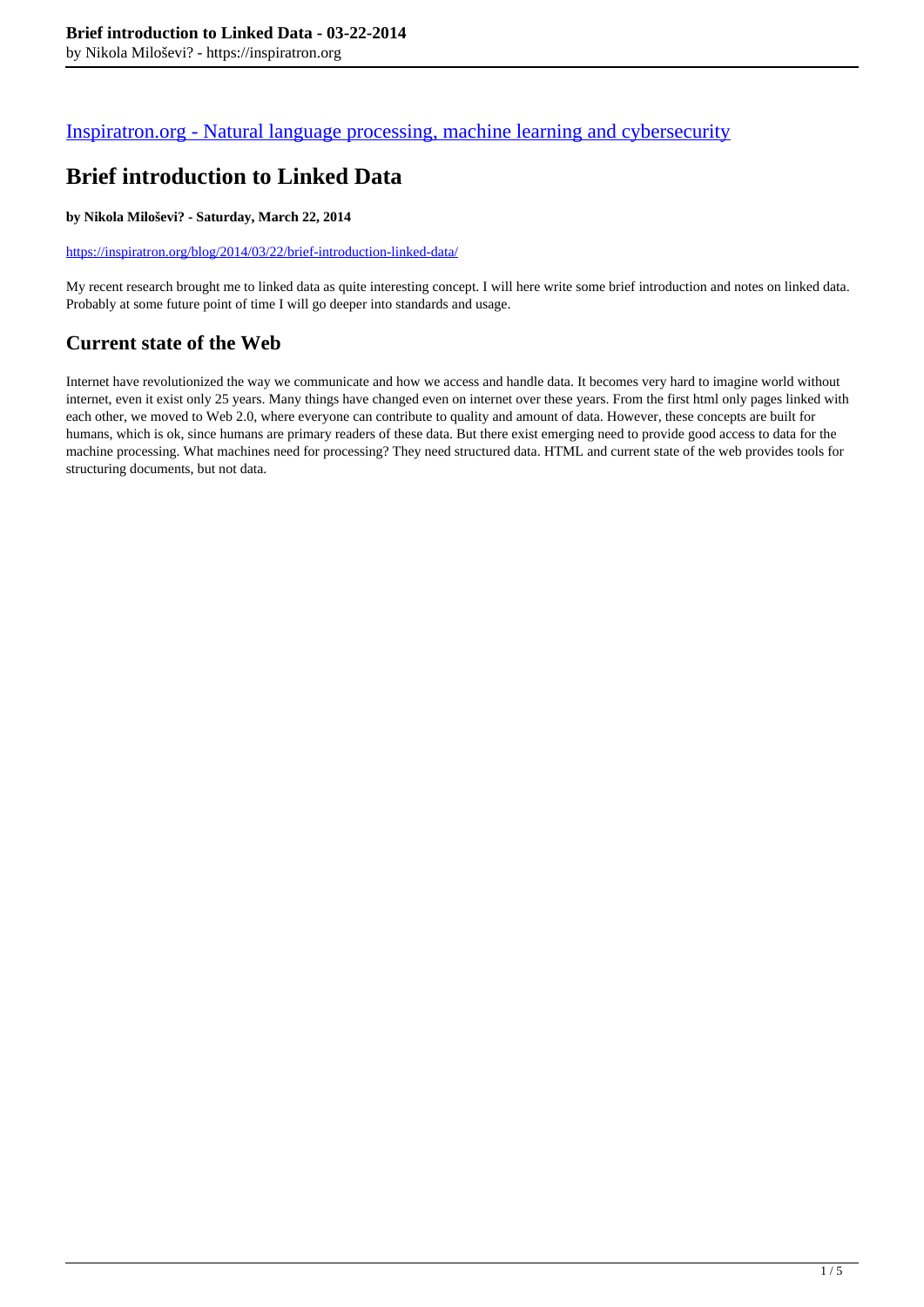

Maybe years are not right, but this is the evolution of the web

In the past several years there is trend in building API based applications. These applications provides structured data, from provider's database. However, even API has its drawbacks. If your application relies on several different data sources, you need to learn how different APIs work. API provide structured data, but they do not provide links to related data. So if we want to browse data, we would need to query API interface again and again. And most of the data information in APIs are bound to some IDs that makes sense only for the particular data provider.

### **Motivation for linked data**

Limitation of current state of the web is basic motivation for the linked data concept on the web. Basically research is done to enable semantic linking of concepts and data on the web. By doing this, data will be structured and semantically linked and meaningful. This data would be easier to process and make quite advanced reasoning. As we said before, by using API based approach, that can return structured data in XML, JSON or some other format, is step towards structured and semantic data. But, APIs can only provide data from one provider and data is not linked with related data, but related data has to be queried again.

Lets imagine utopia or ideal world for data sharing. In ideal world we would be able to access data from as many data providers as we need by using same interface. Data would be structured as possible, and for each piece of data, we can follow links to further explanation, specifications or generalizations. Data would have between semantically defined relationships, which will give all these data meaning for reasoning and processing. So in this world we would know that Michael Jackson is a person, who was singer, and we would be able to follow links to his albums, songs, concert dates or movies and video clips on the web. This is the rationale behind Linked Data.

## **How Linked Data work?**

Main concept behind Linked Data is to represent data as triples of subject, predicate and object. Subject and object can be two entities, while the predicate defines relationship between them. Object of one triple can be subject of the other triple. So this is how web of data is built. This kind of approach will describe the real world and will overcome all the issues current web have with its semantics. However, to do this correctly, there has to be standardized way of representing things and making it available. Resource Description Framework (RDF) is a standardized way to represent this kind of data introduced by W3C in 2004. There are still left a lot of freedom in RDF how to represent data,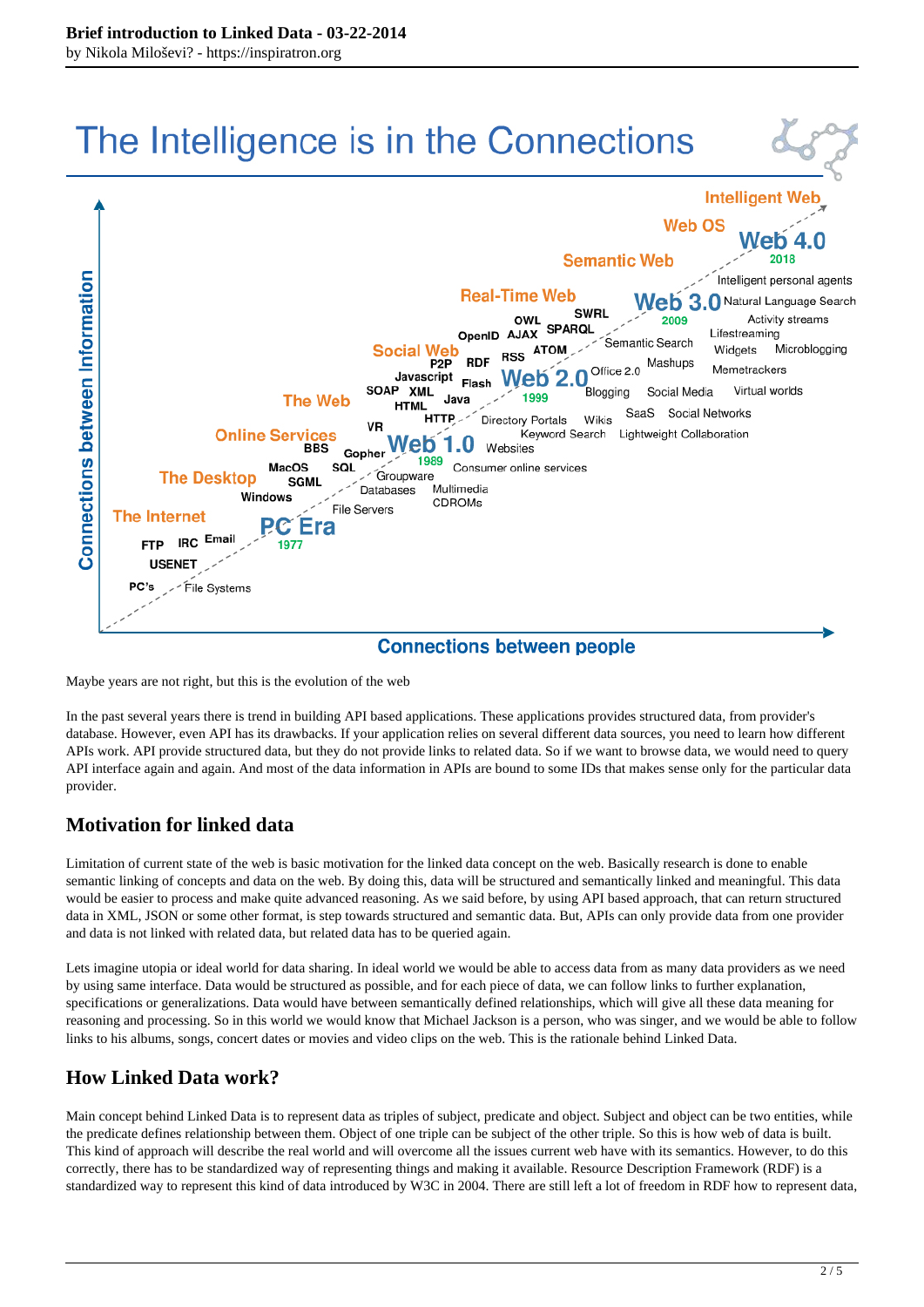by Nikola Miloševi? - https://inspiratron.org

and this is the reason of possible redundancy between different data providers. By standard, entities are represented as Unique Resource Identifiers (URI). One question remains is how to create URI. Each data provider can have its own standard for doing this. Because of this, it becomes sometimes hard to cope with different data sources. We can however define that some entity is same as the other entity in some well known data source. This will need just one more triple of described data. The second problem in Linked Data is how unambiguously describe relationships. Currently, users are free to even make their own ontology and name entity relationship how they prefer. This would not be certainly a good idea, so W3C recommended Web Ontology Language (OWL) as a mean for describing entity relationships. The data described by an ontology in the OWL family is interpreted as a set of "entities" and a set of "property assertions" which relate these entities to each other. An ontology consists of a set of axioms which place constraints on sets of entities (called "classes") and the types of relationships permitted between them. These axioms provide semantics by allowing systems to infer additional information based on the data explicitly provided. Using OWL we may say that Michal Jackson is a person, by using is\_a property between entity Person and Michael Jackson.



Thing that should be mentioned is that there is a query language called SPARQL. SPARQL is an RDF query language, that is, a query language for data sources, able to retrieve and manipulate data stored in Resource Description Framework format. It can be viewed as SQL for data on the Semantic Web data sources. However, with SPARQL you can query all available RDF data sources, not only your own database.

### **Challenges in Linked Data**

As we mentioned before, there is a challenge on defining URIs, because not all data providers would agree on using the same way of creating URIs. This makes overhead of linking data that is same. Other challenge is the use of semantics. There is in place Ontology, but people would still need to learn how to do it right way. This can be quite challenging, since people are quite comfortable using things they know. This is quite large ontology, which needs quite some attention to be used right. One more issue is privacy and security. Web of data is created for sharing data on mind. However, some data should remain private, secured from the view of unauthorized individuals. This can be done, and some portion of research is done on this field, but it remains one of the challenges.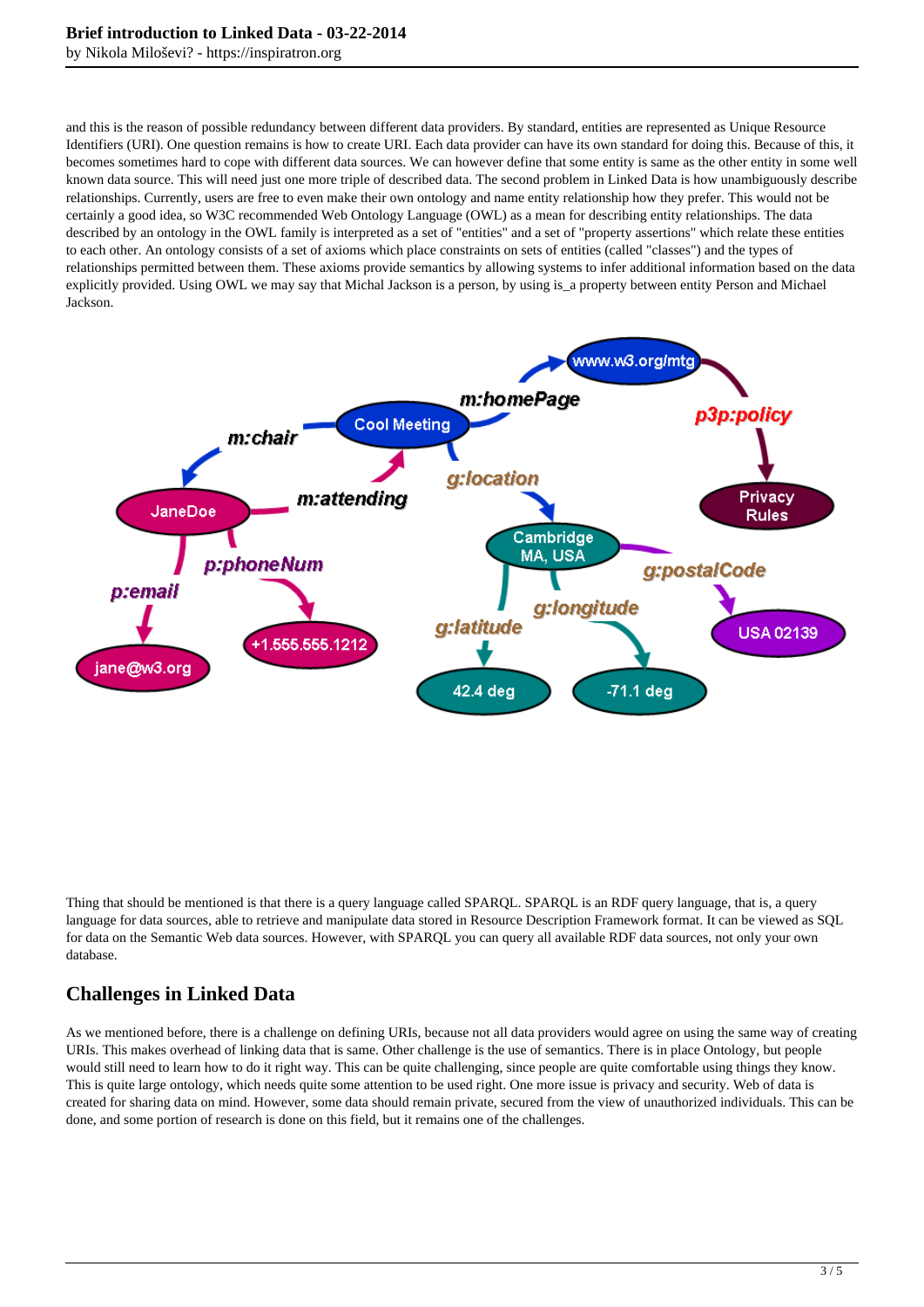#### **Brief introduction to Linked Data - 03-22-2014**

by Nikola Miloševi? - https://inspiratron.org